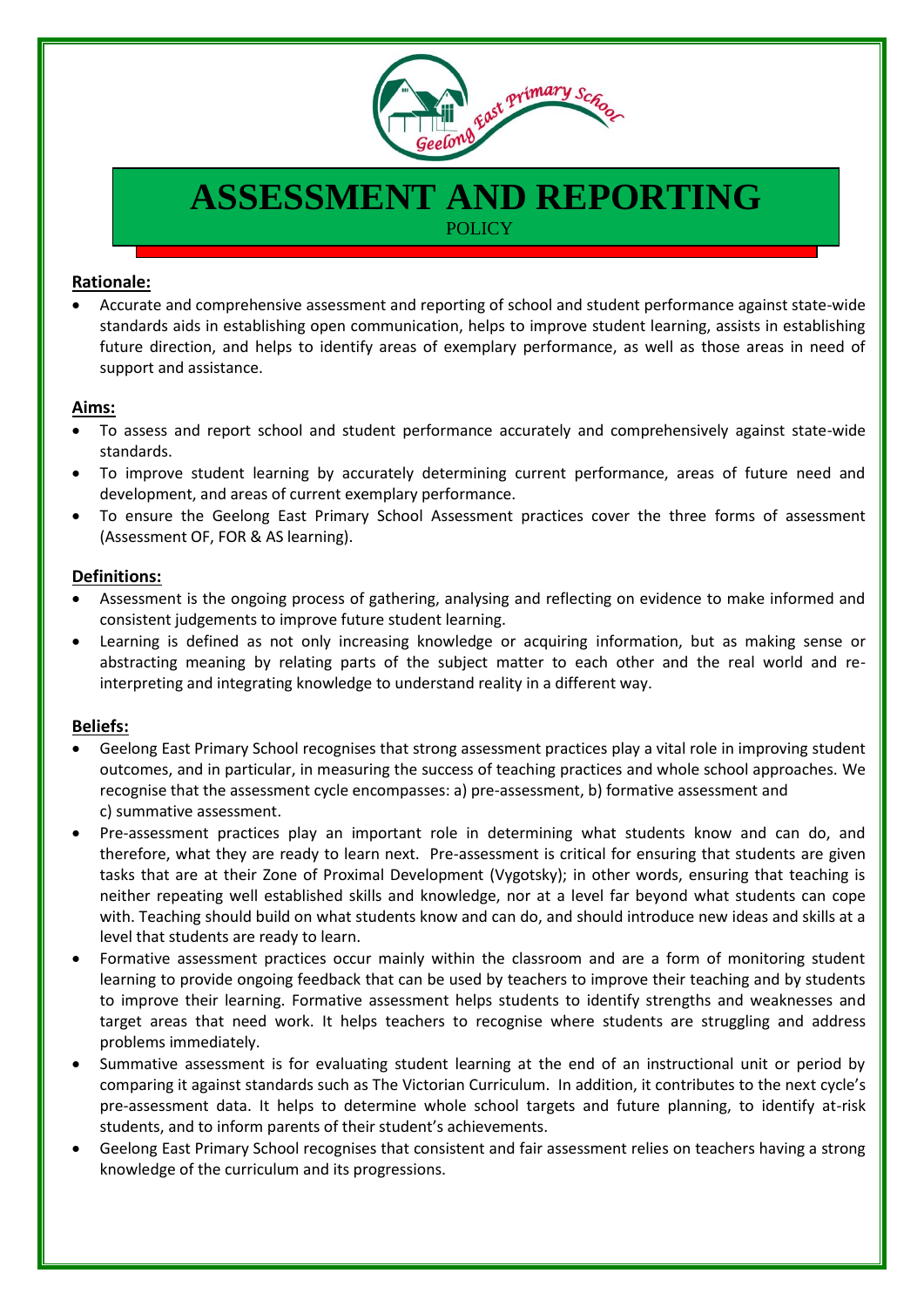## **Implementation:**

#### **Reporting**

- Each teacher is responsible for accurately assessing student achievement in a variety of areas.
- As a school we are responsible for accurately reporting student achievement against the standards outlined in the Victorian Curriculum to the students themselves, to parents, other teachers/schools, and to the Department of Education.
- Each year our school will provide parents with two written reports indicating their child's academic progress against Victorian Curriculum standards, and each year two parent/teacher interviews will be provided.
- The written report will include assessments against state-wide academic standards, an indication of strengths and areas requiring additional assistance, areas beyond the Victorian Curriculum (including effort, behaviour, extra-curricular activities), and a student self-assessment.
- The school will assess the achievements of students with disabilities and impairments in the context of ABLEs or Victorian Curriculum. Program support groups will help develop individual student profiles containing learning goals in each key learning area for each student. Progress towards learning goals will be assessed and reported by the program support group.
- Relevant results of any testing/information gathered will be supplied to teachers in written format.
- Students for whom English is a second language will have their progress in English assessed in relation to the stages of the EAL program to the English Victorian Curriculum.
- The school will provide all required performance data to DET and the community by means of the School Council's annual report.

#### **Assessment**

- The Learning Specialist will monitor assessment procedures across the school.
- Assessments will be used to identify future lessons and directions, rather than simply a prelude to reporting achievement.
- The GEPS Assessment Schedule will set out assessment tools to be used at each year level. The school will continue to develop and review this document yearly to ensure a variety of assessment strategies, including online and on demand assessment tools and multiple sources of information about student achievement are being utilised.
- The Assessment Schedule will be reviewed on an annual basis.
- At the conclusion of each semester staff will add student assessment results to an assessment database. (Traffic Light Data).
- Teachers will include a variety of assessment strategies in teaching programs to provide multiple sources of information about student achievement. These may include tests and assignments, projects, portfolios, performance observations, discussions and involvement in statewide standardised testing processes such NAPLAN and on-demand testing using internet access, as well as school entry assessment tests.
- Teachers will utilise an assessment folder as a system of keeping records that can provide a rich mixture of observations of student learning. They will use the data they collect to inform teaching and planning, make judgements about, and report on, student achievement in relation to the Victorian Curriculum.
- Teachers will discuss a consistent and efficient method to collect student data during PLCs. This data could then be used to inform a Data Moderation Cycle (DMC), advise daily teaching practice and inform student reports
- Teachers will use the Learning Progressions materials, to ensure a common interpretation of both the Victorian Curriculum and student achievement
- Individual Learning Improvement Plans will be progressively developed for all students in consultation with students parents and where appropriate, with others with specific expertise. These will be reviewed at least once per term.
- Self-assessments & Peer assessments by students against individual goals will be a feature of our assessment regime.

#### **Evaluation:**

This policy will be reviewed annually and can be located on the school website or ask for a copy at the front office.